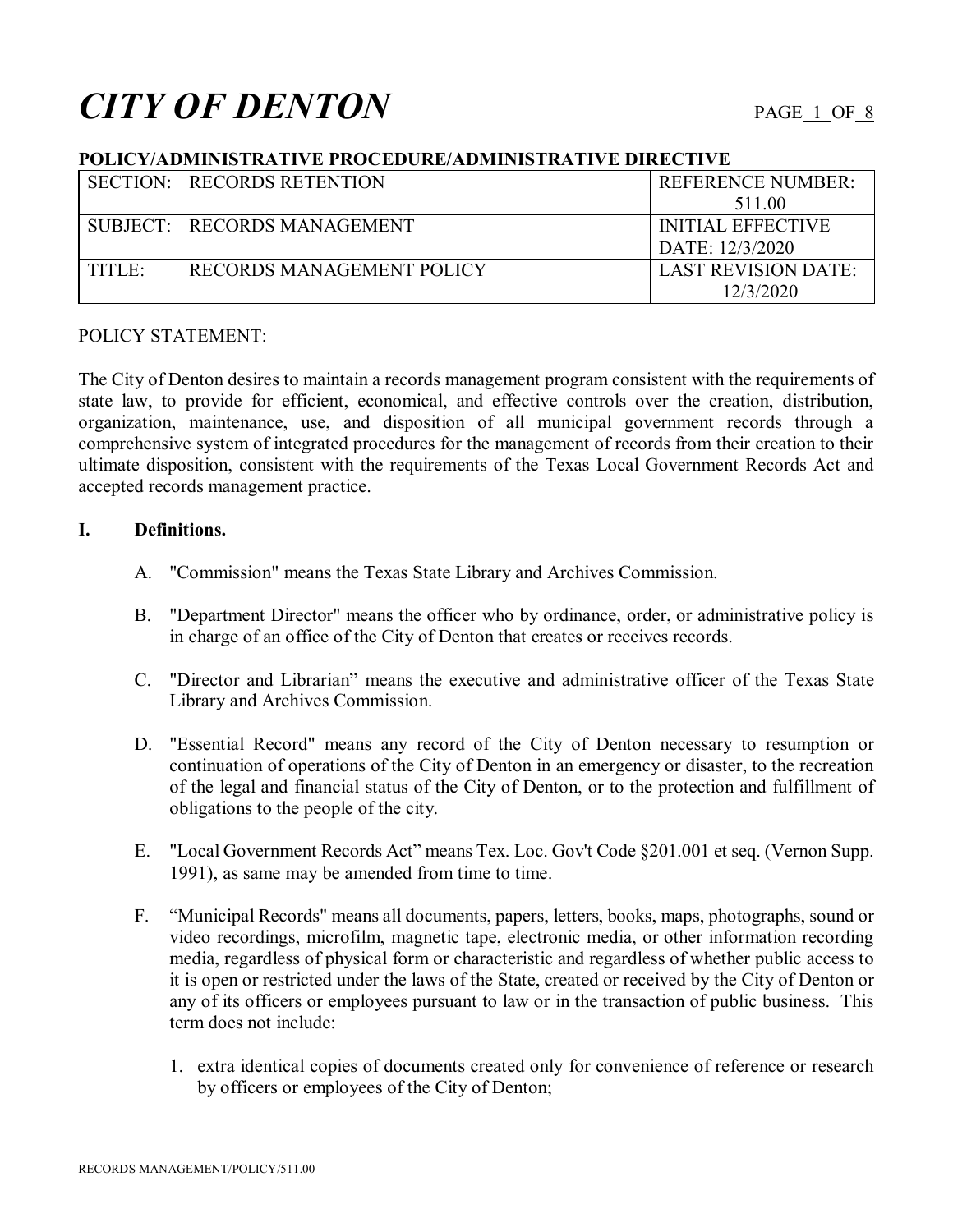| TITLE: | RECORDS MANAGEMENT POLICY | <b>REFERENCE NUMBER:</b> |
|--------|---------------------------|--------------------------|
|        |                           | 511.00                   |

- 2. notes, journals, diaries, and similar documents created by an officer or employee of the City of Denton for the officer's or employee's personal convenience;
- 3. blank forms;
- 4. stocks of publications;
- 5. library and museum materials acquired solely for the purposes of reference or display; or
- 6. copies of documents in any media furnished to members of the public to which they are entitled under the Texas Government Code, Chapter 552 (Texas Public Information Act), or other applicable law.
- G. "Permanent Record" means any record of the City of Denton for which the retention period on a records control schedule is given as permanent.
- H. "Records Control Schedule" means a document prepared by or under the authority of the Records Management Officer listing the records maintained by the City of Denton, their retention periods, and other records disposition information that the records management program may require.
- I. "Records Liaison Officers" means the persons designated under Section VIII of this policy.
- J. "Records Management" means the application of management techniques to the creation, use, maintenance, retention, preservation, and disposal of records for the purposes of reducing the costs and improving the efficiency of recordkeeping. The term includes the development of records control schedules, the management of filing and information retrieval systems, the protection of essential and permanent records, the economical and space-effective storage of inactive records, control over the creation and distribution of forms, reports, and correspondence, and the management of micrographics and electronic and other records storage systems.
- K. "Records Management Committee" means the committee established in Section V of this policy.
- L. "Records Management Officer" means the person designated in Section III of this policy.
- M. "Records Management Plan" means the plan developed under Section VI of this policy.
- N. "Retention Period" means the minimum time that must pass after the creation, recording, or receipt of a record, or fulfillment of certain actions associated with a record, before it is eligible for destruction.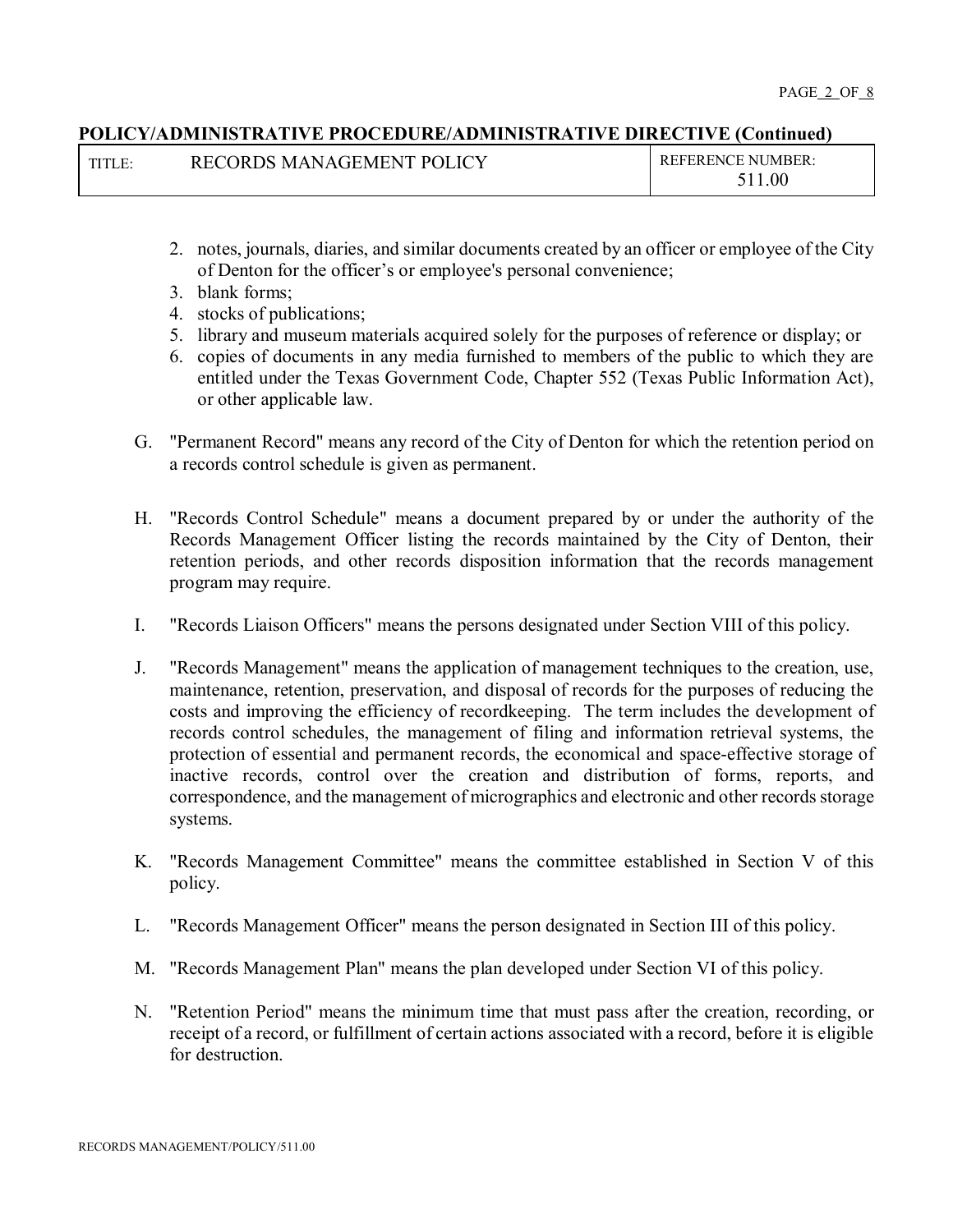| TITLE: | RECORDS MANAGEMENT POLICY | <b>REFERENCE NUMBER:</b> |
|--------|---------------------------|--------------------------|
|        |                           | 11.00                    |

#### **II. Municipal Government Records Declared Public Property.**

All municipal records as defined in Section I of this policy are hereby declared to be the property of the City of Denton. No municipal official or employee has, by virtue of his or her position, any personal or property right to such records even though he or she may have developed or compiled them. The unauthorized destruction, duplication, removal from files, or use of such records is prohibited.

#### **III. Designation of Records Management Officer.**

The City Secretary, and the successive holders of said office, shall serve as Records Management Officer for the City of Denton. As provided by state law, each successive holder of the office shall file his or her name with the Commission within thirty days of the initial designation or of taking up the office, as applicable.

#### **IV. Duties of Records Management Officer.**

In addition to other duties assigned in this policy, the Records Management Officer shall:

- A. Administer the records management program and provide assistance to city departments in its implementation;
- B. Plan, formulate, and prescribe records disposition policies, systems, standards, and procedures;
- C. In cooperation with department directors, identify essential records and establish a disaster plan for each municipal office and department to ensure maximum availability of the records in order to re-establish operation quickly and with minimum disruption and expense;
- D. Develop procedures to ensure the permanent preservation of the historically valuable records of the City;
- E. Establish standards for filing and storage equipment and for recordkeeping supplies;
- F. Study the feasibility of and, if appropriate, establish a uniform filing system and a forms design and control system for the City of Denton;
- G. Provide records management advice and assistance to all municipal departments by preparation of a manual or manuals of procedure and policy, and by on-site consultation;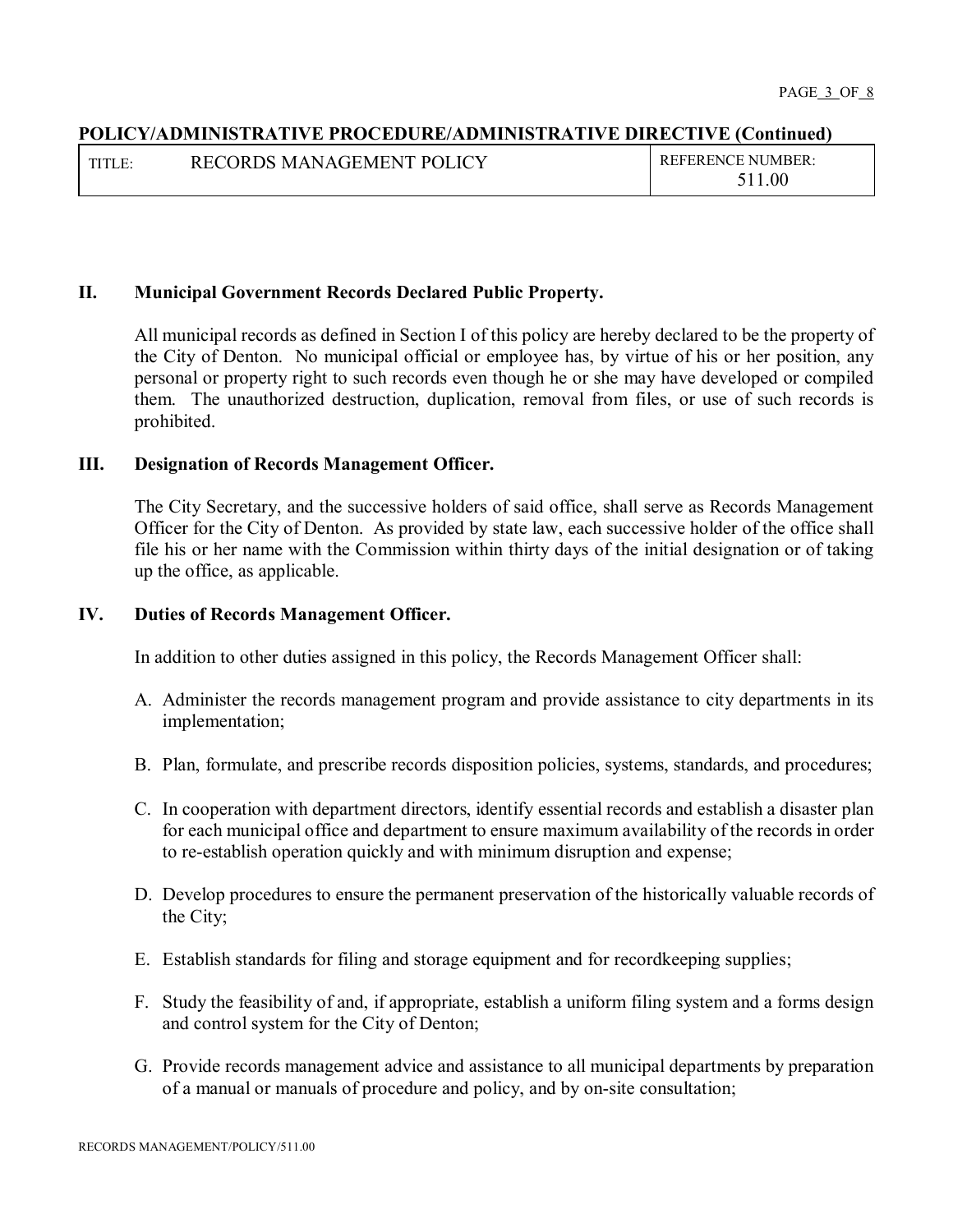| TITLE: | RECORDS MANAGEMENT POLICY | <b>REFERENCE NUMBER:</b> |
|--------|---------------------------|--------------------------|
|        |                           | 511.00                   |

- H. Monitor records retention schedules and administrative rules issued by the Commission to determine if the records management program and the City's records control schedules are in compliance with state regulations;
- I. Disseminate to the City Council and department directors information concerning state laws and administrative rules relating to local government records;
- J. Instruct Records Liaison Officers and other personnel in policies and procedures of the records management plan and their duties in this records management policy;
- K. Direct Records Liaison Officers or other personnel in the conduct of records inventories in preparation for the development of records control schedules as required by state law and this policy;
- L. Ensure that the maintenance, preservation, microfilming, destruction, or other disposition of the municipal government is carried out in accordance with the policies and procedures of the records management program and the requirements of state law;
- M. Maintain records on the volume of records destroyed under approved records control schedules, the volume of records microfilmed or stored electronically, and the estimated cost and space savings as the result of such disposal or disposition;
- N. Report annually to the City Council on the implementation of the records management plan in each department of the City of Denton, including summaries of the statistical and fiscal data compiled under Subsection M hereof; and
- O. Bring to the attention of the City Council non-compliance by department directors or other municipal personnel with the policies and procedures of the records management program of the Local Government Records Act.

# **V. Duties of Records Management Committee.**

A Records Management Committee consisting of the following persons, or their designated representatives, is hereby established: City Manager, City Secretary/Records Management Officer, City Attorney, and City Auditor. The committee shall:

A. Assist the Records Management Officer in the development of policies and procedures governing the records management program;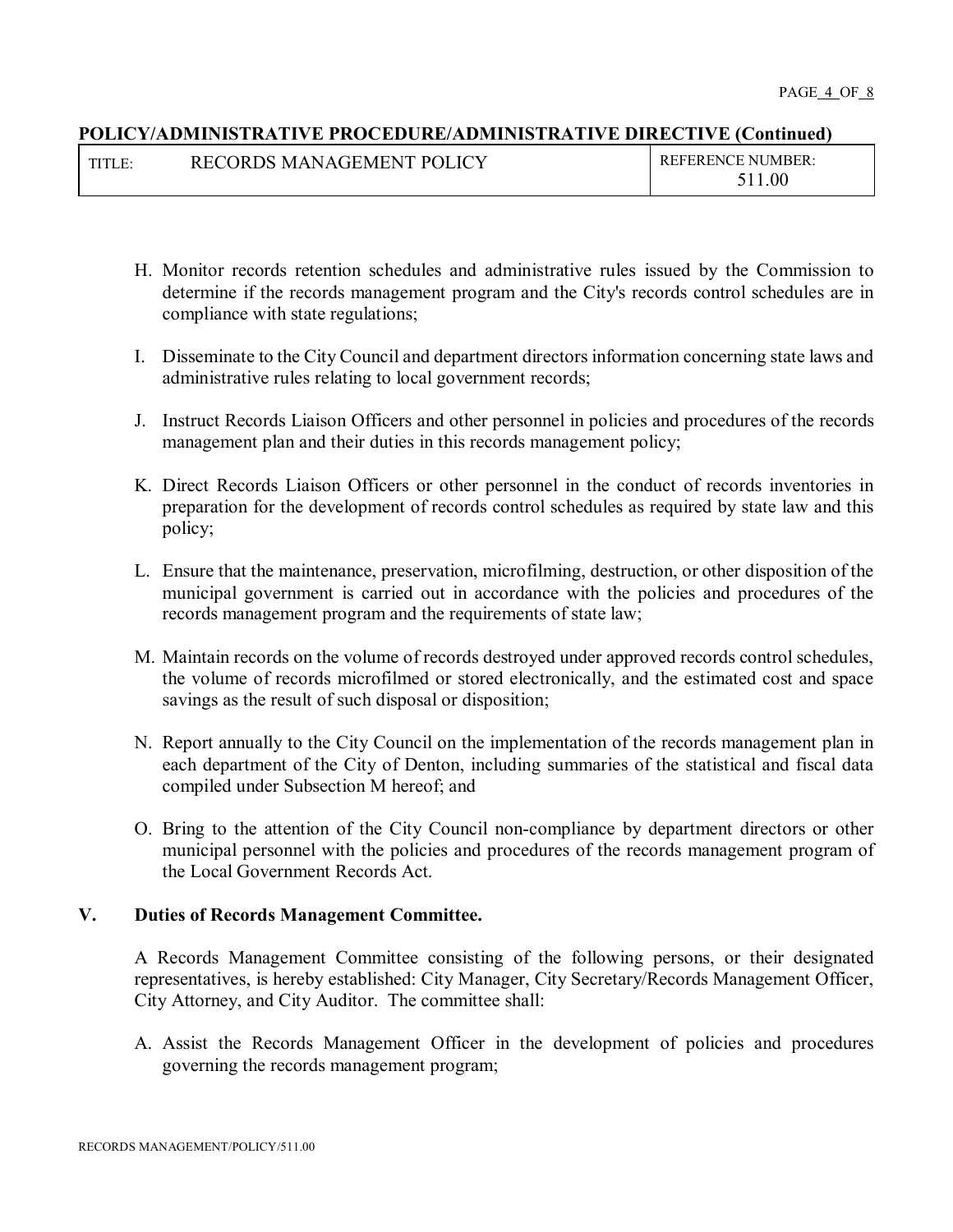| . . | RECORDS MANAGEMENT POLICY | <b>REFERENCE NUMBER:</b> |
|-----|---------------------------|--------------------------|
|     |                           | $1.00\,$                 |

- B. Review the performance of the program on a regular basis and propose changes and improvements if needed;
- C. Review and approve records control schedules submitted by the Records Management Officer;
- D. Give final approval to the destruction of records in accordance with approved records control schedules; and
- E. Actively support and promote the records management program throughout the City of Denton.

#### **VI. Records Management Plan to be developed; Approval of Plan; Authority of Plan.**

- A. The Records Management Officer and the Records Management Committee shall develop a records management plan for the City of Denton for submission to the City Council. The plan must contain policies and procedures designed to reduce the costs and improve the efficiency of recordkeeping, to adequately protect the essential records of the municipality, and to properly preserve those records of the municipality that are of historical value. The plan shall be designed to enable the Records Management Officer to effectively carry out duties prescribed by state law and this policy.
- B. Once approved by the City Council, the records management plan shall be binding on all offices, departments, division, programs, commissions, bureaus, boards, committees, or similar entities of the City of Denton and records shall be created, maintained, stored, microfilmed, and disposed of in accordance with that plan.
- C. State law relating to the duties, other responsibilities or recordkeeping requirements of a department director do not exempt the department director or the records in the department director's care from the application of this policy and the records management plan adopted under it and may not be used by the department director as a basis for refusal to participate in the records management program of the City of Denton.

# **VII. Duties and Responsibilities of Department Directors.**

In addition to other duties assigned in this policy, department directors shall:

A. Cooperate with the Records Management Officer in carrying out the policies and procedures established in the City of Denton for the efficient and economical management of records and in carrying out the requirements of this policy;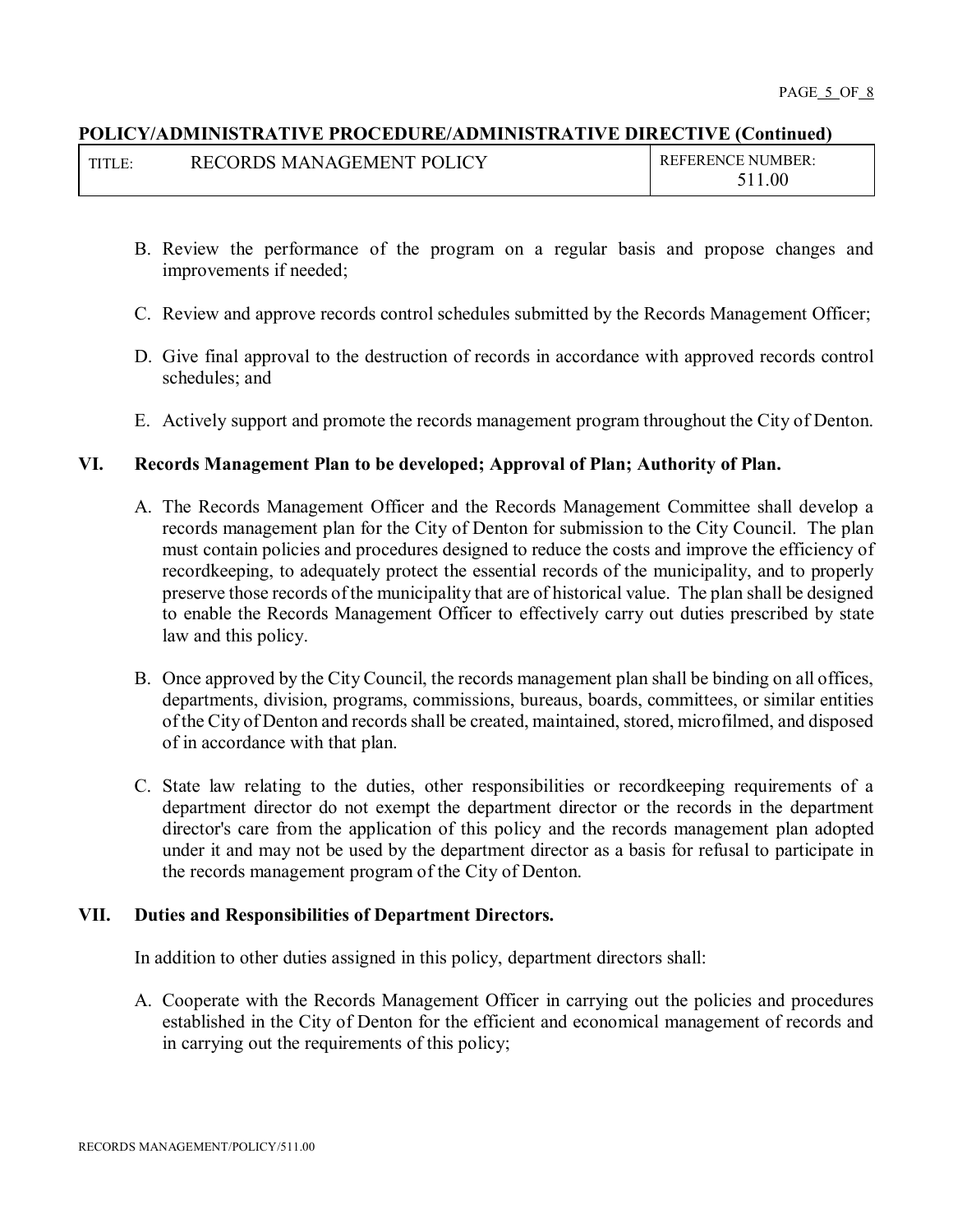| TITLE: | RECORDS MANAGEMENT POLICY | $R$ EFERENCE NUMBER: |
|--------|---------------------------|----------------------|
|        |                           | 1.00<br>511          |

- B. Adequately document the transaction of government business and the services, programs, and duties for which the department director and his or her staff are responsible; and
- C. Maintain the records in his or her care and carry out their preservation, microfilming, scanning, destruction, or other disposition only in accordance with the policies and procedures of the records management program of the City of Denton and the requirements of this policy.

#### **VIII. Designation of Records Liaison Officers.**

Each department director shall designate a member of his or her staff to serve as Records Liaison Officer for the implementation of the records management program in the department. If the Records Management Officer determines that in the best interests of the records management program more than one Records Liaison Officer should be designated for a department, the department director shall designate the number of Records Liaison Officers specified by the Records Management Officer. Persons designated as Records Liaison Officers shall be thoroughly familiar with all the records created and maintained by the department and shall have full access to all records of the City of Denton maintained by the department. In the event of the resignation, retirement, dismissal, or removal by action of the department director of a person designated as a Records Liaison Officer, the department director shall promptly designate another person to fill the vacancy. A department director may serve as Records Liaison Officer for his or her department.

#### **IX. Duties and Responsibilities of Records Liaison Officers.**

In addition to other duties assigned in this policy, Records Liaison Officers shall:

- A. Conduct or supervise the conduct of inventories of the records of the department in preparation for the development of records control schedules;
- B. In cooperation with the Records Management Officer, coordinate and implement the policies and procedures of the records management program in their departments; and
- C. Disseminate information to department staff concerning the records management program.

#### **X. Departmental Records Control Schedules to be Developed; Approval; Filing with State.**

A. The Records Management Officer, in cooperation with department director and Records Liaison Officers, shall prepare records control schedules on a department by department basis listing all records created or received by the department and the retention period for each record. Records control schedules shall also contain such other information regarding the disposition of municipal records as the records management plan may require.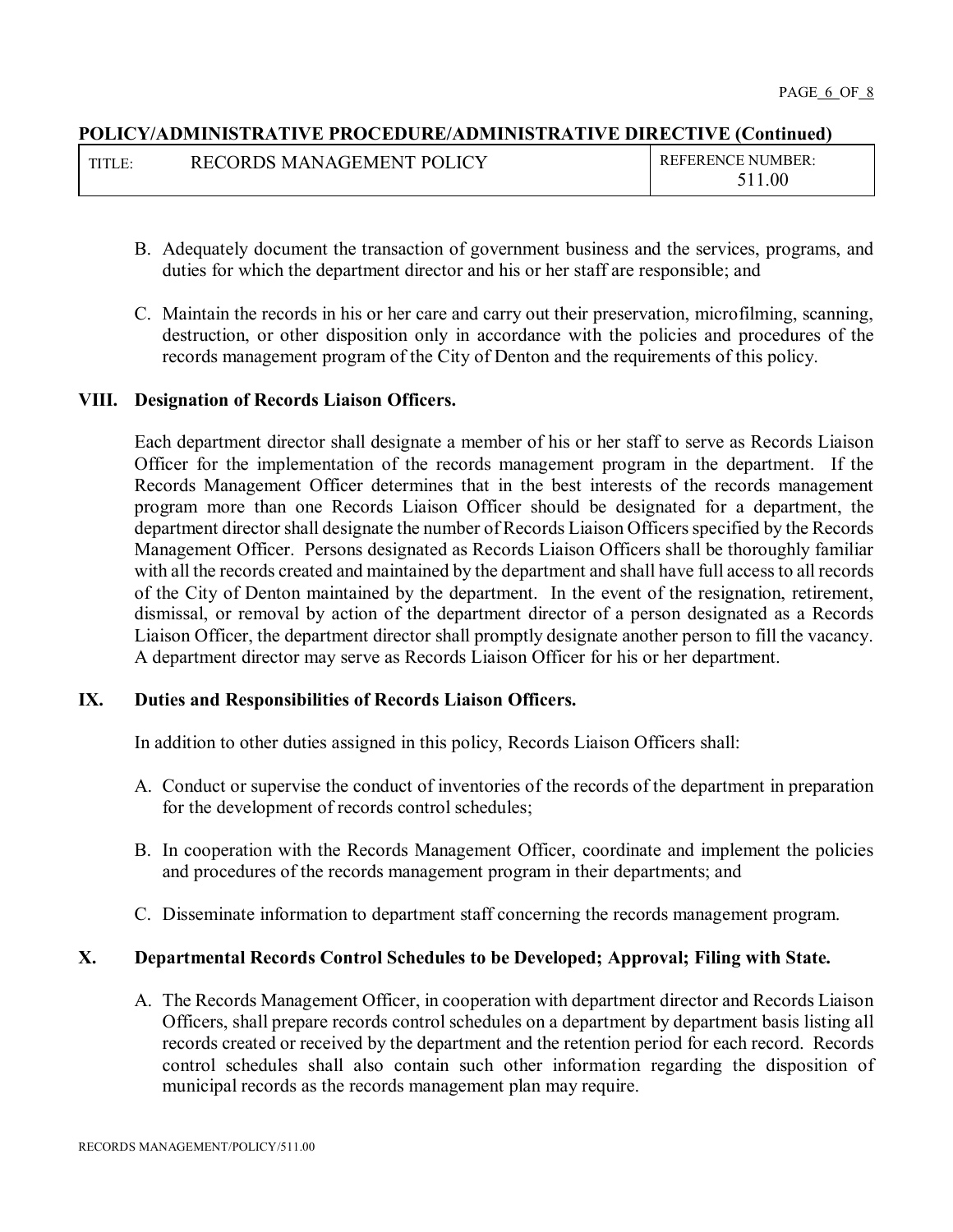| TITI F $\cdot$ | RECORDS MANAGEMENT POLICY | <b>REFERENCE NUMBER:</b> |
|----------------|---------------------------|--------------------------|
|                |                           | .00                      |

- B. Each records control schedule shall be monitored and amended as needed by the Records Management Officer on a regular basis to ensure that it is in compliance with records retention schedules issued by the State and that it continues to reflect the recordkeeping procedures and needs of the department and the records management program of the City of Denton.
- C. Before its adoption, a records control schedule or amended schedule for a department must be reviewed and approved by the department director and forwarded for review and approval by a majority of the members of the Records Management Committee.
- D. In the event a records control schedule for any department seeks to increase or decrease the retention period as published by the Commission, adoption of the increase or decrease by a majority of the Records Management Policy Committee and the City Council is required. After adoption by the City Council, the amended records control schedule shall be submitted to the Commission for approval. If an amended schedule is not accepted for filing by the Commission, the schedule shall be amended to make it acceptable for filing with the
- E. Commission. The Records Management Officer shall be responsible for filing the records control schedules with the Commission. Only after the Commission has adopted the City's amended schedule(s), will the applicable department be allowed to use the amended retentions schedule.

# **XI. Implementation of Records Control Schedules; Destruction of Records Under Schedule.**

- A. A records control schedule for a department that has been approved and adopted under Section X shall be implemented by Department Directors and Records Liaison Officers according to the policies and procedures of the records management plan.
- B. A record whose retention period has expired on a records control schedule shall be destroyed unless an open records request is pending on the record, the subject matter of the record is pertinent to a pending lawsuit or audit, or the department director requests in writing to the Records Management Committee that the record be retained for an additional period, provides a reason for such a request and identifies the additional time the record should be maintained.
- C. Prior to the destruction of a record under an approved records control schedule, authorization for the destruction must be obtained by the Records Management Officer from a majority of the Records Management Committee.